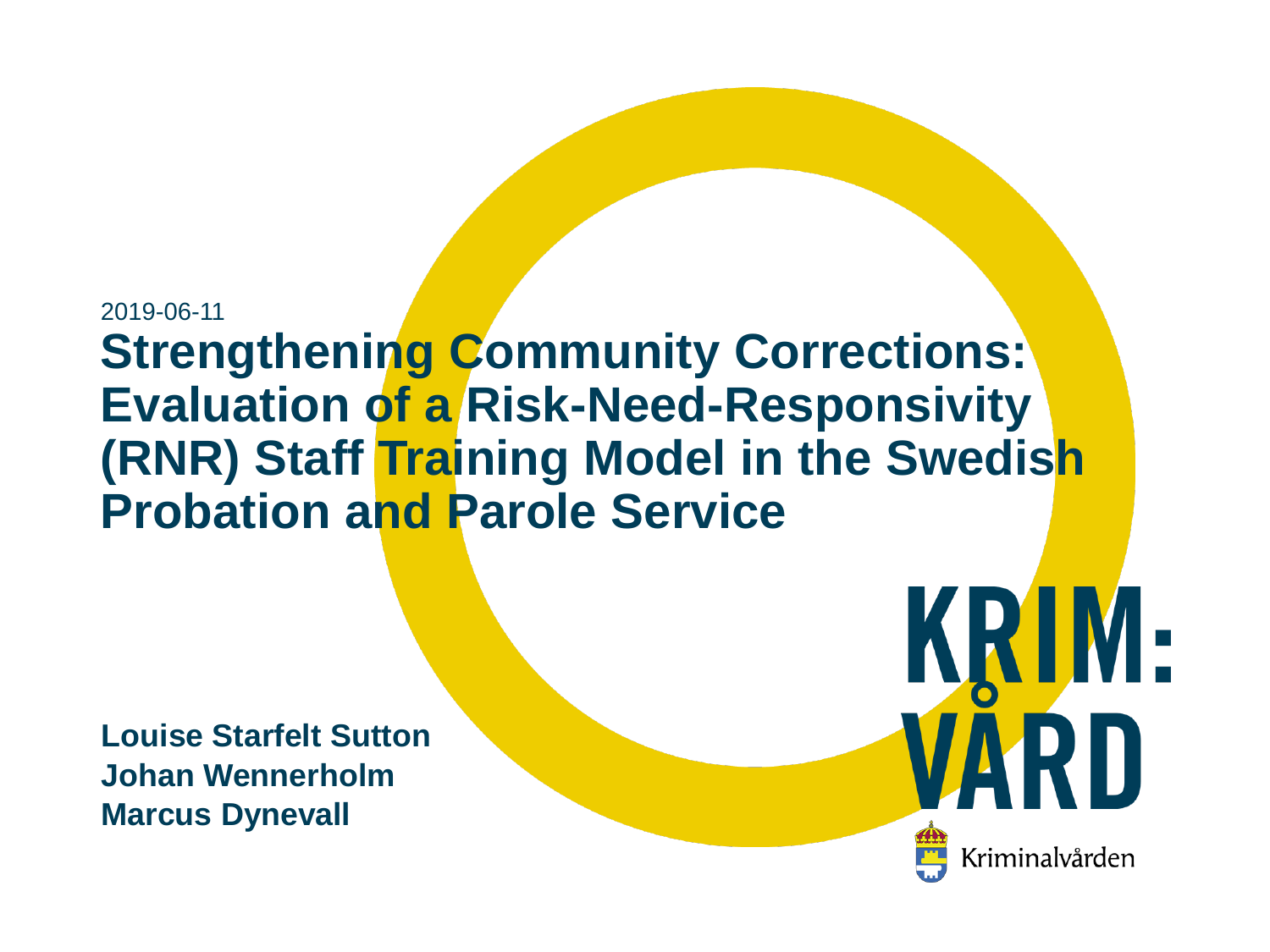

#### **Outline**

- Background
- Description of STICS/Krimstics
- Pilot trial and evaluation
- **Implementation**
- Implementation evaluation
- Summary of findings
- Implications for practice

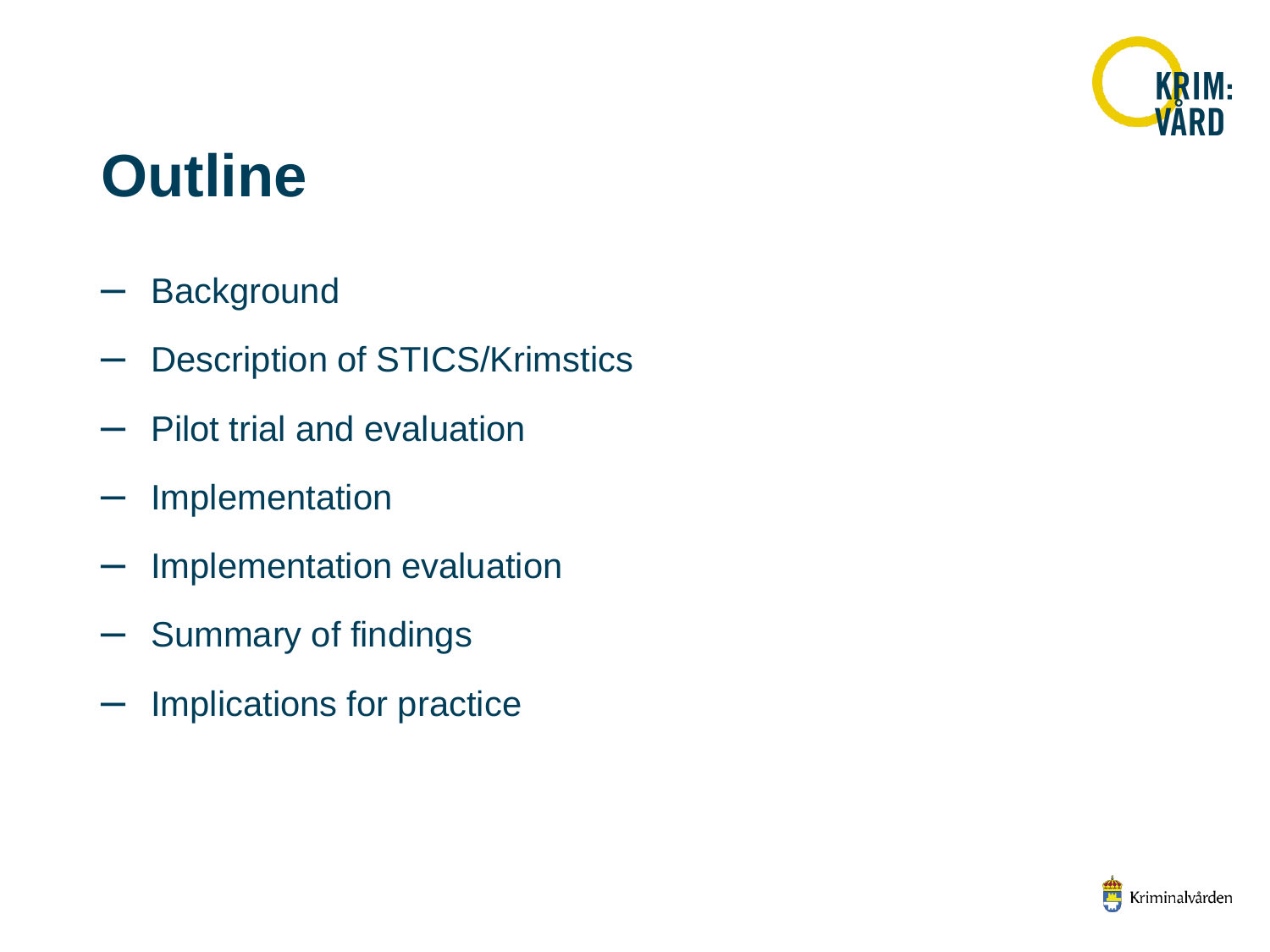

### **Theoretical Background**

– Risk-Need-Responsivity model of offender rehabilitation (Andrews, Bonta, & Hoge, 1990; Bonta & Andrews, 2017)





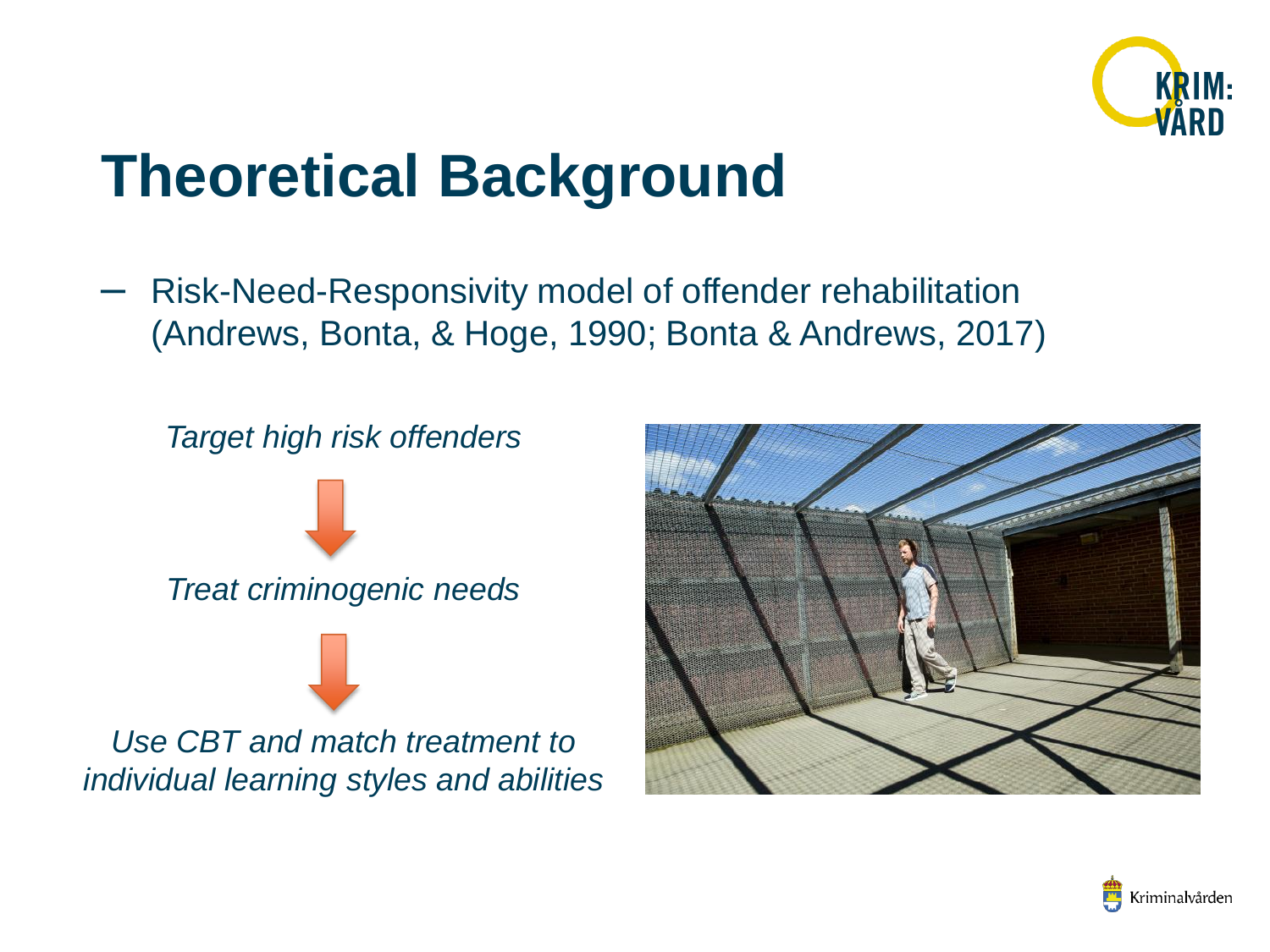

### **Challenges of RNR in practice**

- Lack of trust in structured risk/needs assessments
- Difficulties "letting go" of low risk offenders
- Poor match between treatment needs and treatment plans
- "Exceptions from the rules" (e.g., sexual offenders)
- Organisational challenges:
	- Policy
	- Staff engagement
	- Coaching/clinical support for maintenance

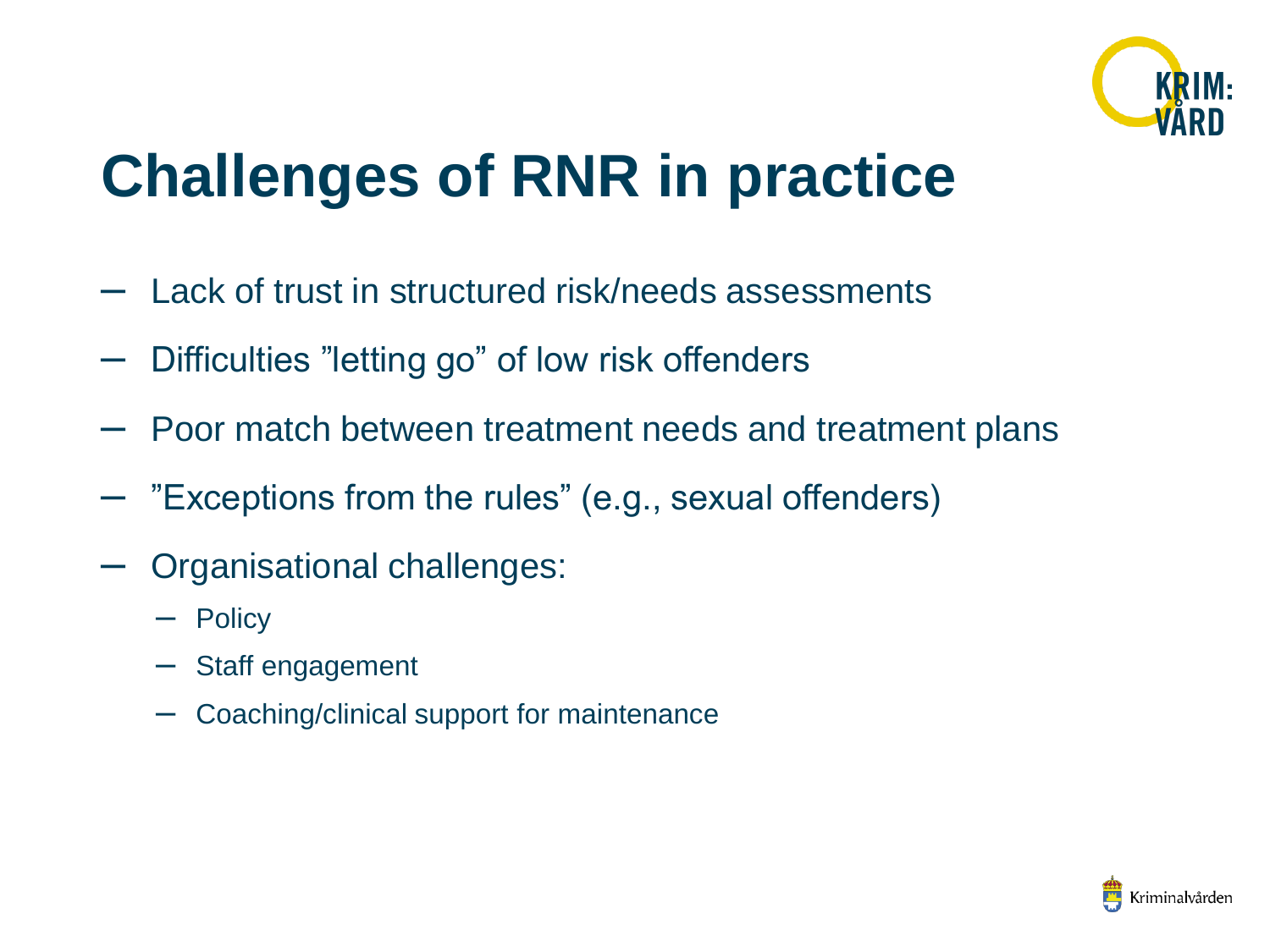

#### **Strategic Training Initiative in Community Supervision – STICS/Krimstics**

- Model to provide structure and therapeutic content in the supervision of offenders on probation or parole
- CHANGE AHEAD
- Case manager *change agent*
- Targets criminogenic needs, focuses on procriminal attitudes
- Uses techniques based on cognitive behavioural therapy (CBT)
- Staff training (4 days) and ongoing skill development activities (monthly meetings, formal clinical feedback, refresher course)

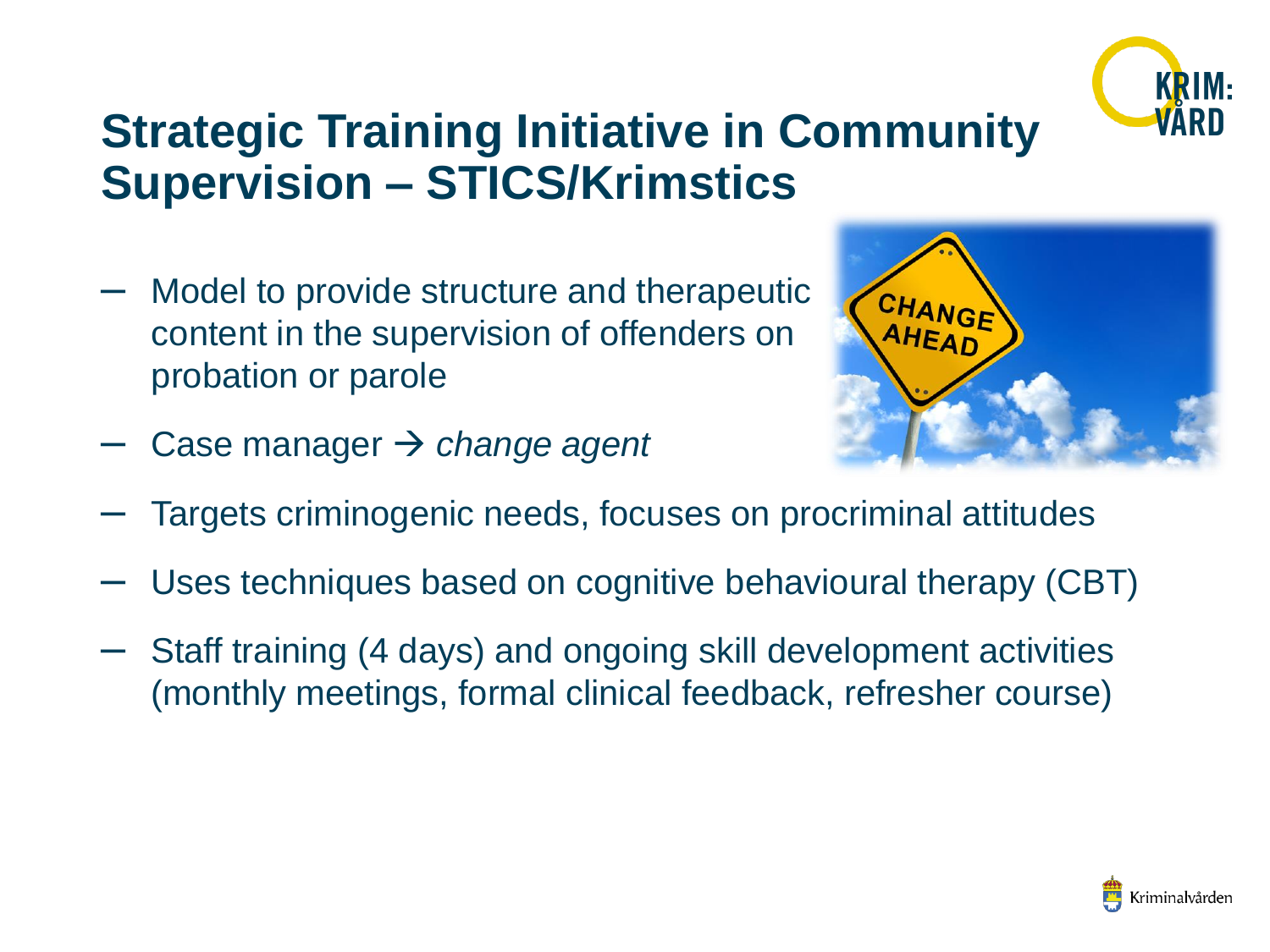

#### **Pilot trial and evaluation (2011-2013)**



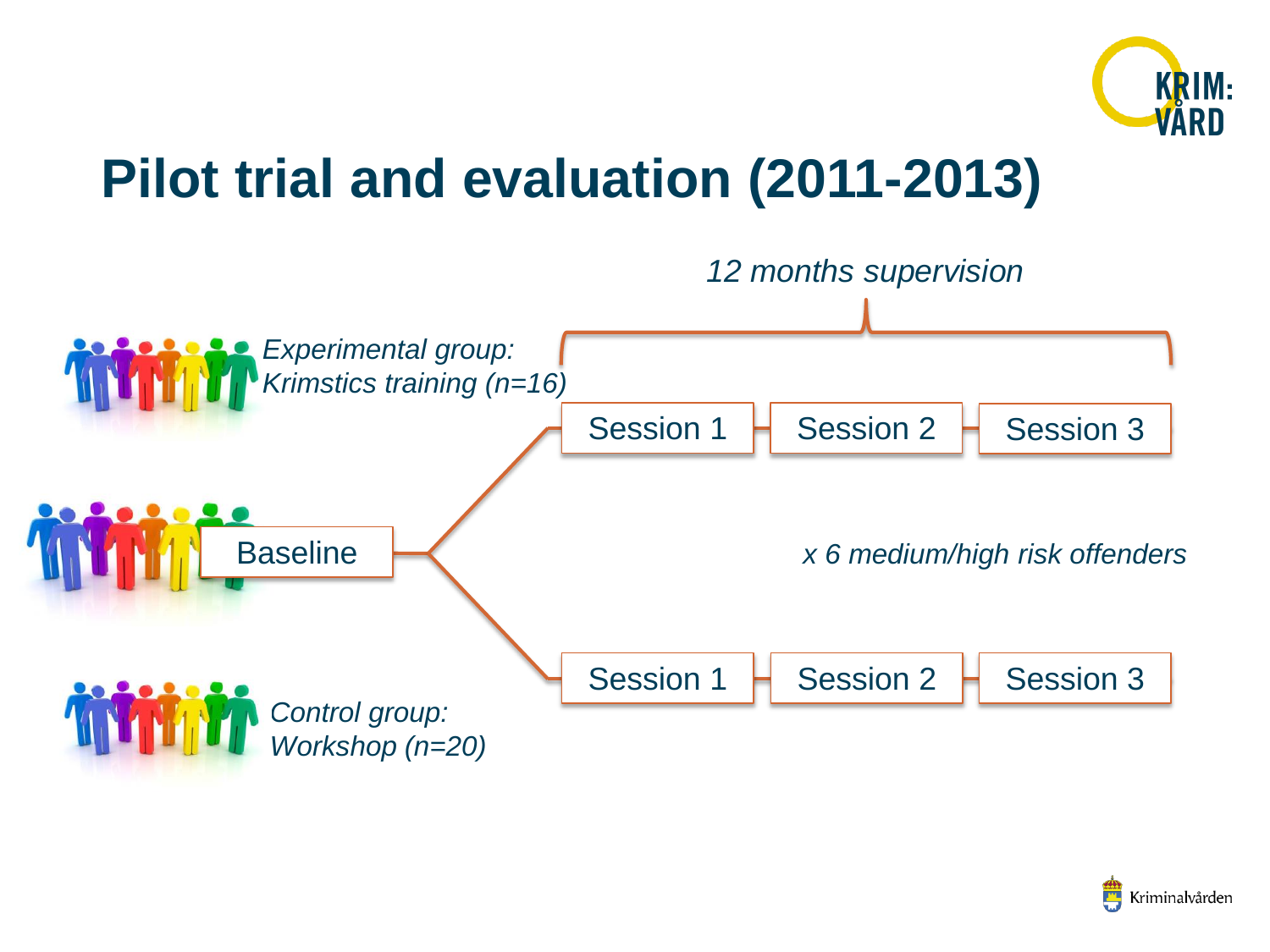

### **Summary of results**

- Different focus in the supervision sessions
	- More focused on criminogenic needs
- Increased quality of POs' skills and techniques
	- More structured, relationship-focused, better use of CBT-based techniques
- More therapeutic interactions between POs and clients
	- More focused on problem-solving, reinforcement, personal responsibility

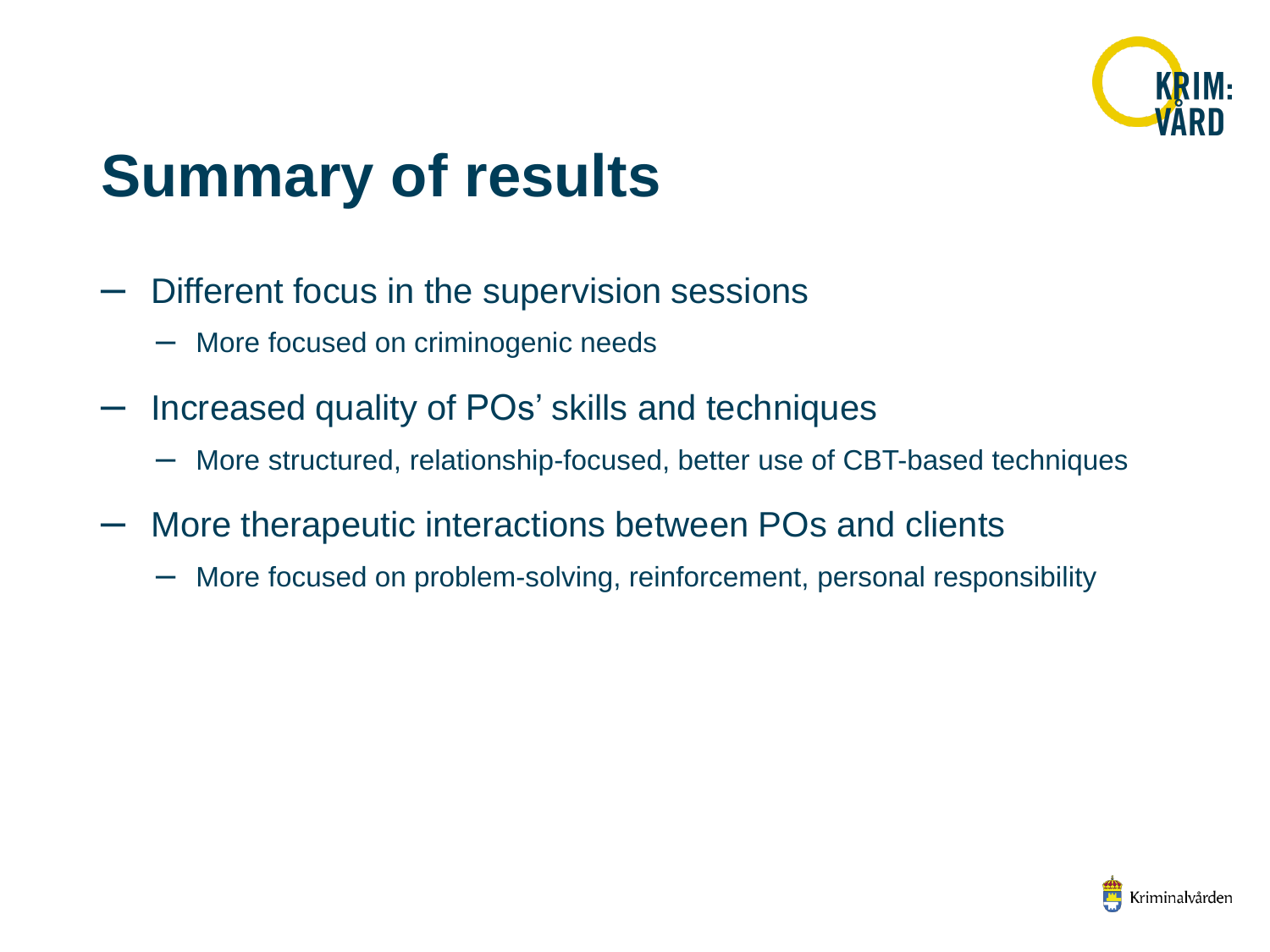

#### **Results – recidivism**

| <b>Type of crime</b> | <b>Experimental group</b><br>$(n=89)$ | <b>Control group</b><br>$(n=90)$ |      |  |  |  |  |
|----------------------|---------------------------------------|----------------------------------|------|--|--|--|--|
|                      |                                       | 12 months follow-up              |      |  |  |  |  |
| Any crime            | 36 (40.9 %)                           | 31(36%)                          | 0.51 |  |  |  |  |
| <b>Violent crime</b> | $21(23.6\%)$                          | 17 (19.5 %)                      | 0.51 |  |  |  |  |
|                      | 24 months follow-up                   |                                  |      |  |  |  |  |
| Any crime            | 42 (48.8 %)                           | 42 (49.4 %)                      | 0.94 |  |  |  |  |
| <b>Violent crime</b> | 25 (28.7 %)                           | 25 (29.1 %)                      | 0.96 |  |  |  |  |

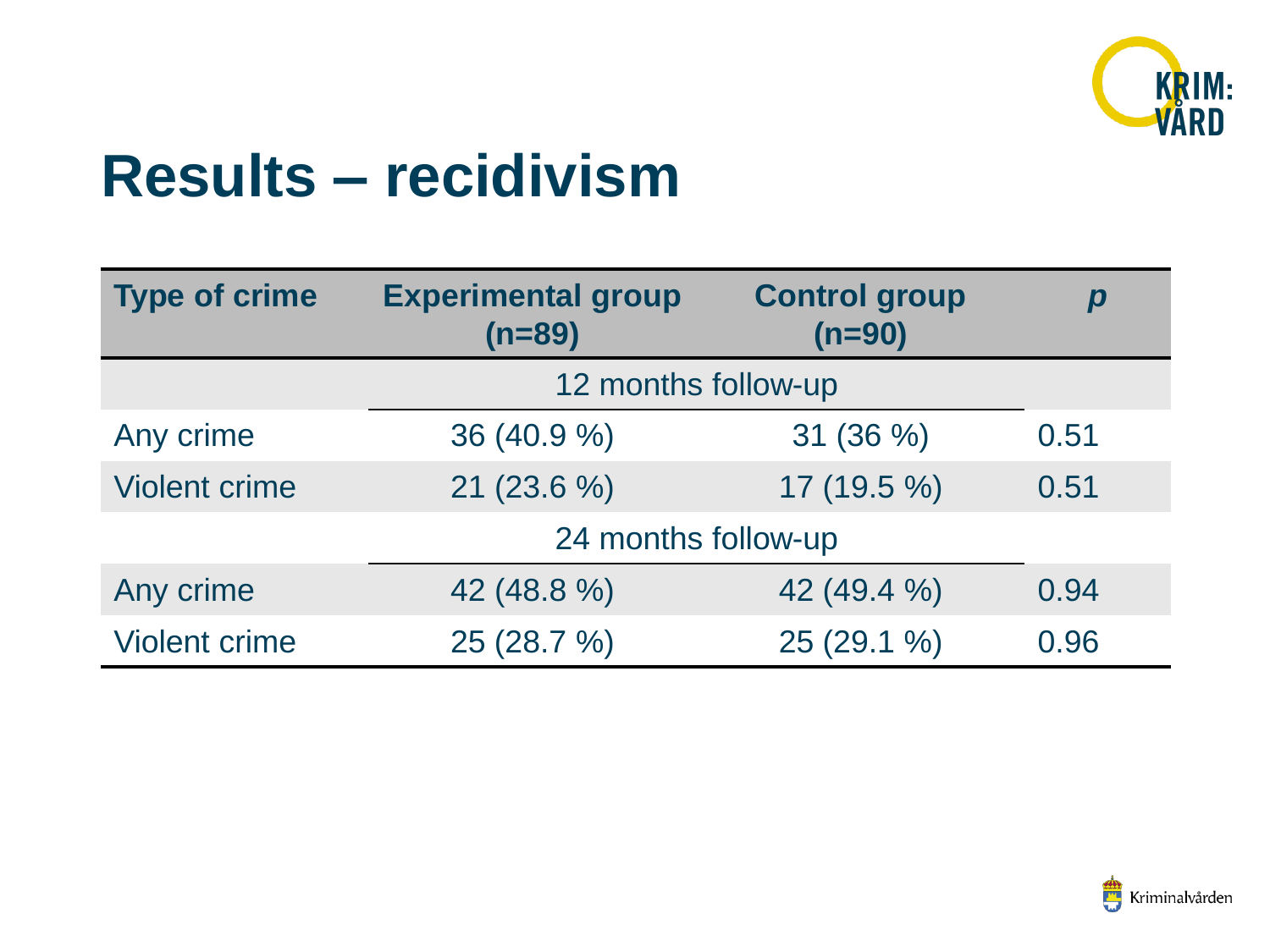

### **Implementation 2014-2017**

- National implementation of a structured risk/needs assessment, Krimstics, and a new sentence planning/case management system (2013)
- Project organisation was initiated to train and provide clinical support to POs working with supervision of offenders
- Between 2014-2017, over 700 POs from 34 offices were trained
- Local coaches were identified for long term skill maintenance



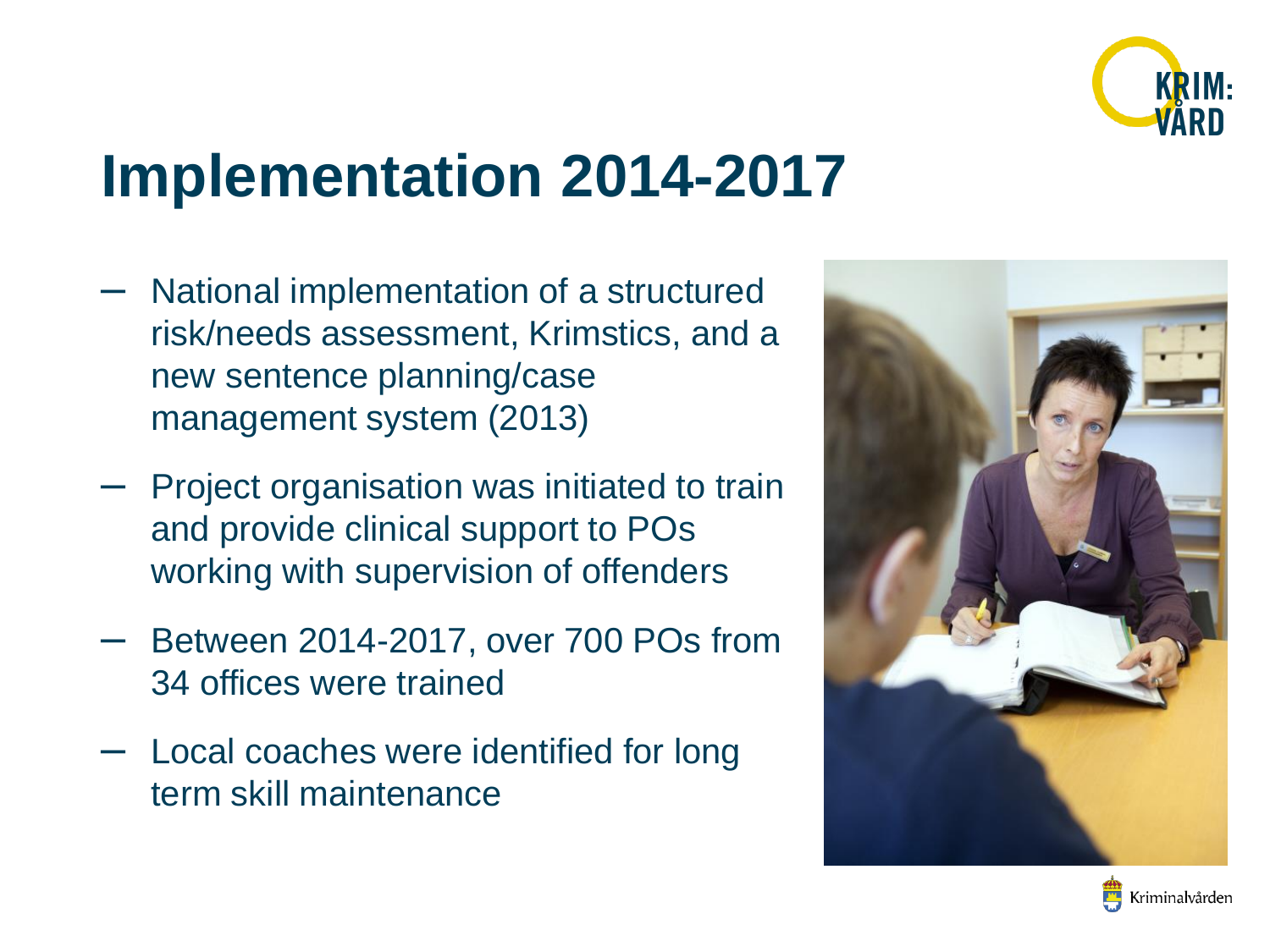

#### **Implementation evaluation (2016-2018)**

- Mixed methods to evaluate RNR adherence
- Cohort study using audio-recorded supervision sessions (N=545) of POs (N=96) over 2 years (*needs/responsivity principle*)
- Case file reviews were undertaken of low (n=92), medium (n=117) and high (n=96) risk offenders to examine differentiation in contact frequency over 12 months supervision (*risk principle*)

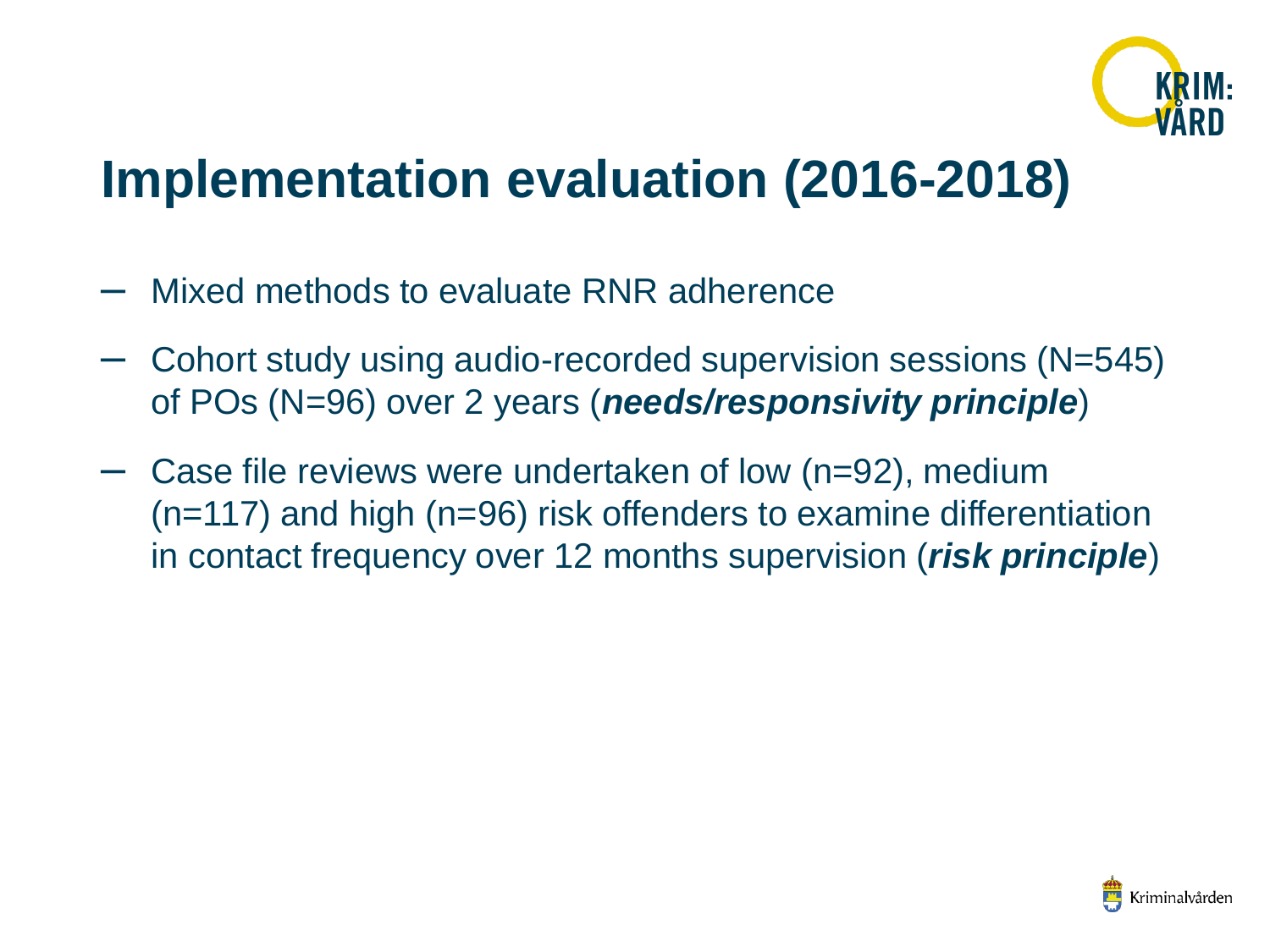

### **Implementation evaluation (needs/responsivity)**



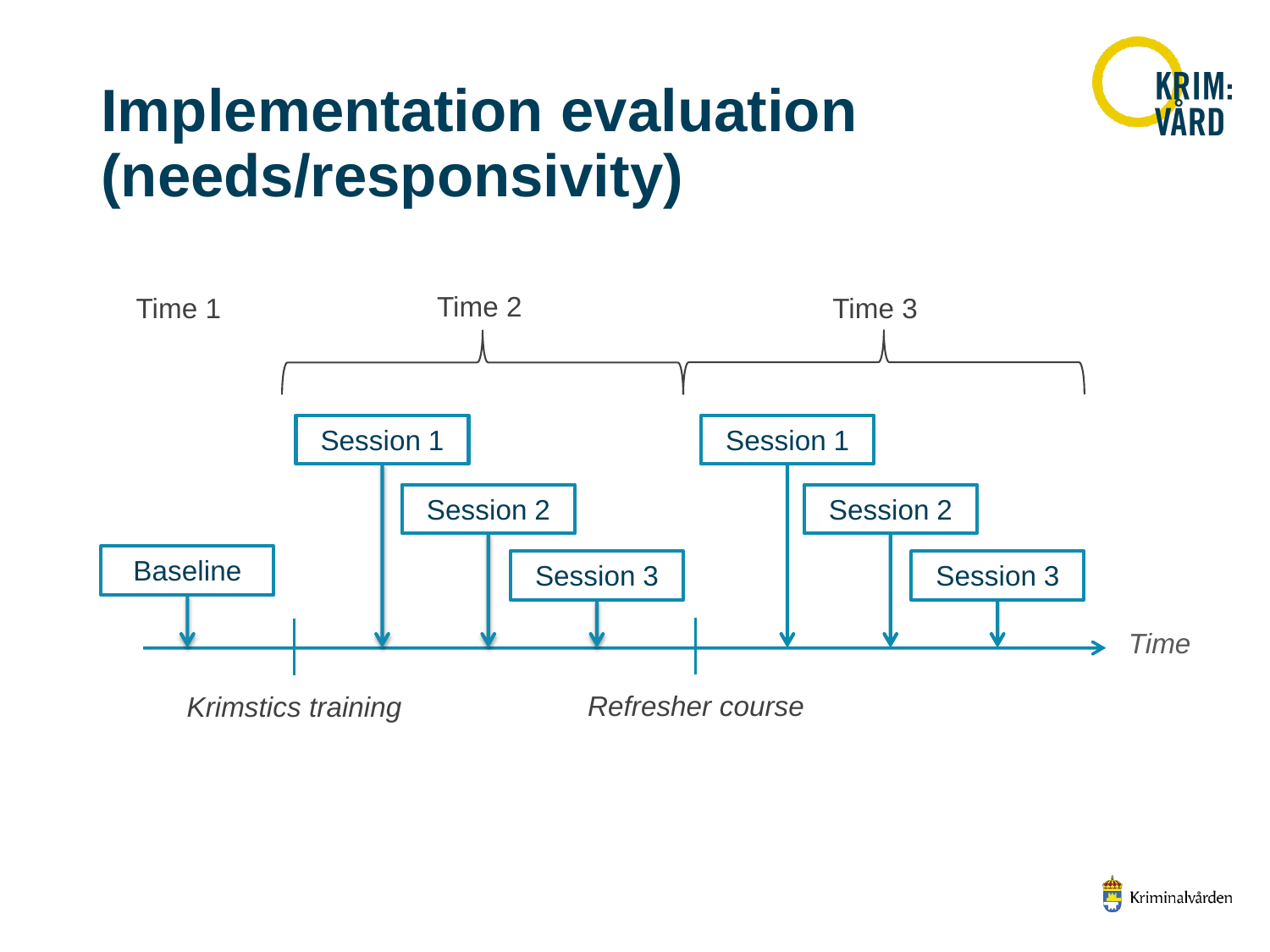

## **Coding of PO skills**

- Consensus coding (2 coders) of audio-recorded supervision sessions
- Based on structured coding schedule
	- Content of session (criminogenic vs. non-criminogenic needs)
	- POs' use of skills and techniques (structuring skills, relationship building skills, CBT-based techniques)
	- Overall session quality (interactional style, e.g., focused on advice or teaching/learning?)



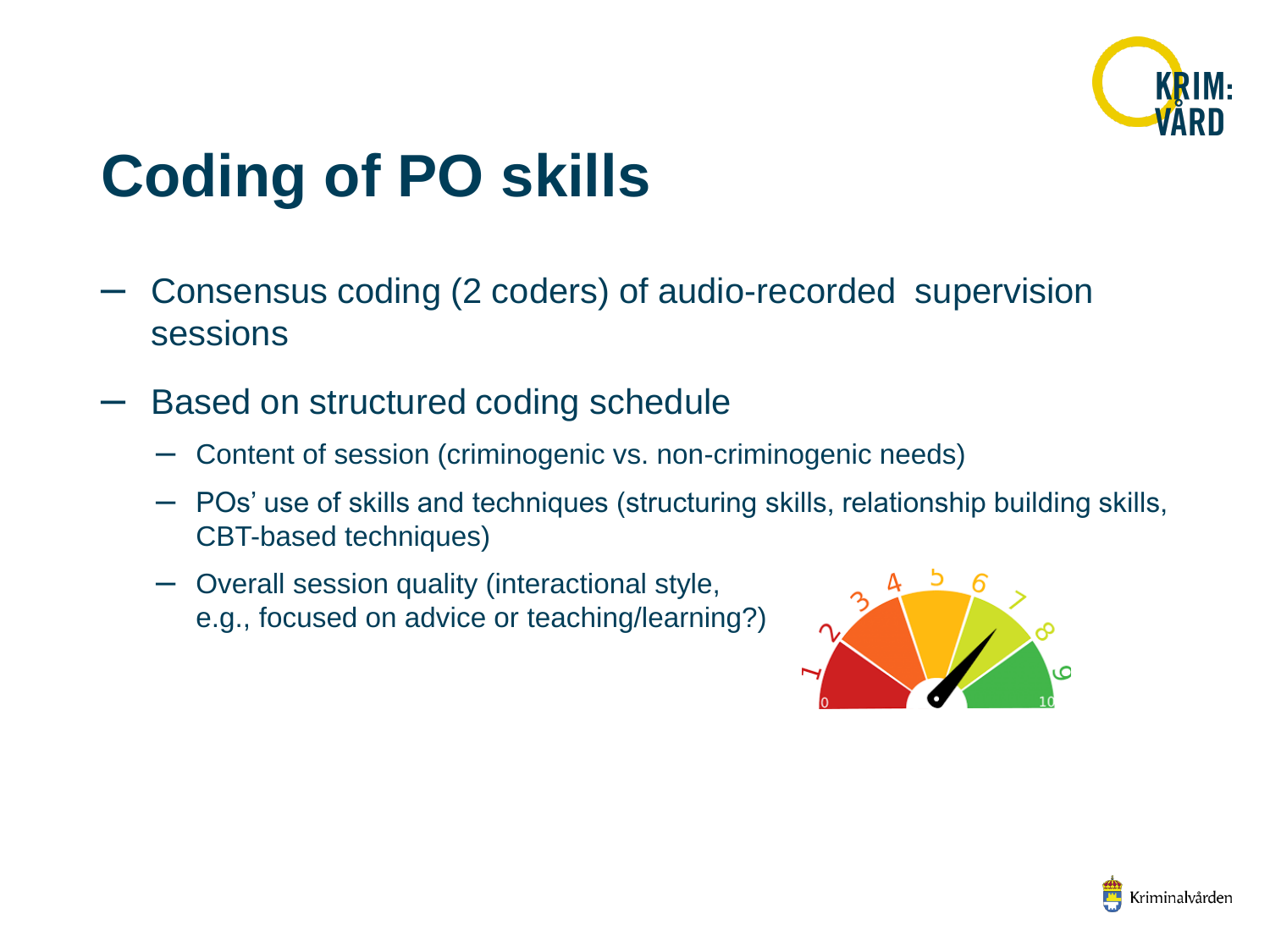

#### 4. a) Was the PO using good structuring skills in this session?

(For example, was the PO leading the session? Was the conversation guided or all over the map? Was it apparent that the PO had a plan? Was the plan appropriate for the circumstances (first session or working session mid-way through probation period?) or context (e.g., acute needs were present). Did it appear that the client knew what to expect from the PO? Finally, to what degree did the session adhere to the recommended 4-part structure: (1) Check-in (5min), (2) Review (5min), (3) Intervention (working on at least one skill/intervention; 15min), and (4) Round-Up/Homework (5min)?)

#### If yes, what was the quality of this discussion/intervention?

| Either very little structure, or the |                                                                                  |  |                                                  | PO demonstrated the structuring factor,    |
|--------------------------------------|----------------------------------------------------------------------------------|--|--------------------------------------------------|--------------------------------------------|
|                                      | structure was evident but in a coercive<br>and/or non-productive manner, without |  | incorporating elements of structure (intro, work | time, conclusion) and consistency into the |
|                                      | evidence of the relationship factor. No                                          |  | session and with the client (e.g., client knew   |                                            |
|                                      | evidence of PO plan, no effort (or very                                          |  |                                                  | what to expect), while adhering to the     |
|                                      | little) by the PO to guide the session.                                          |  |                                                  | relationship factor as well.               |

 $\Box$  No  $\sqcap$  Yes

 $\ddot{}$ 

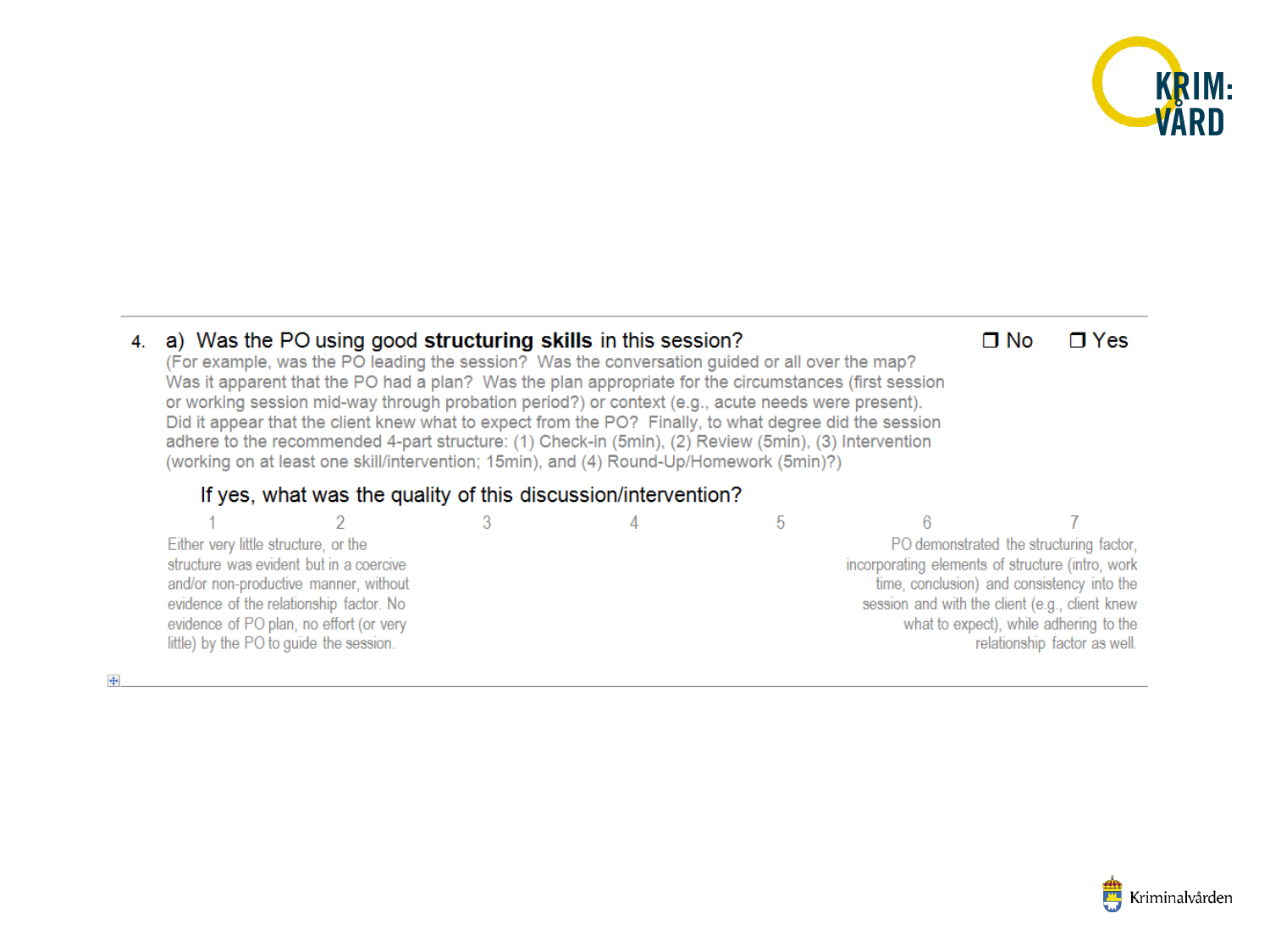

#### **Results – Content of discussions**

| Type of need (0-7)     | Time 1 | <b>Time 2</b>  | Time 3 |             | eta <sup>2</sup> |
|------------------------|--------|----------------|--------|-------------|------------------|
| Criminogenic needs     | 4.2    | 5.2            | 4.5    | $\le 0.001$ | 0.14             |
| Non-criminogenic needs | 2.9    | $\overline{1}$ | 24     | < 0.001     | 0.13             |

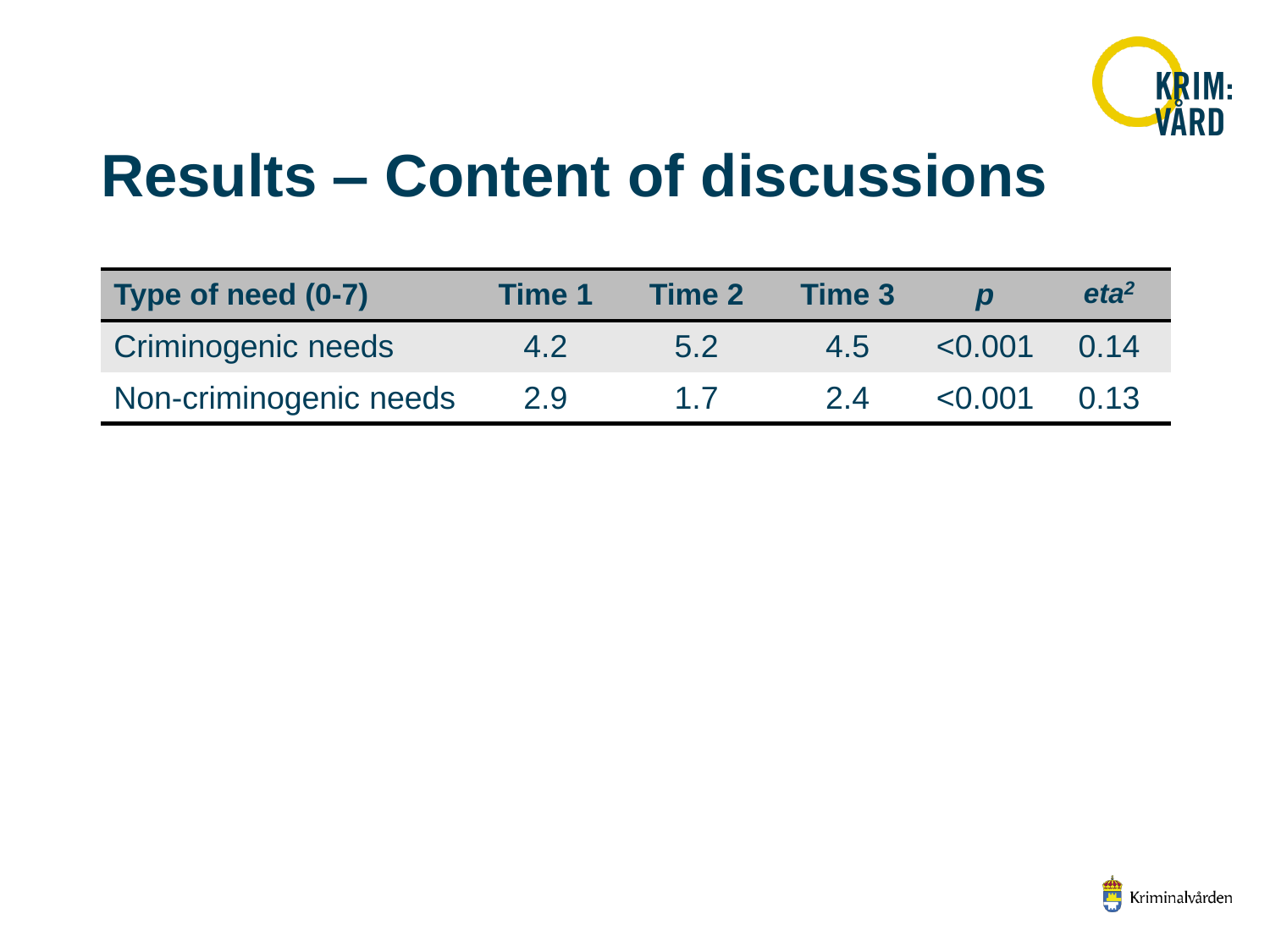

### **Results – key skills/techniques**

| <b>Skill/technique (0-7)</b>   | Time 1 | Time 2 | <b>Time 3</b> | $\boldsymbol{p}$ | eta <sup>2</sup> |
|--------------------------------|--------|--------|---------------|------------------|------------------|
| <b>Structuring skill</b>       | 3.2    | 5.0    | 5.1           | < 0.001          | 0.60             |
| Positive relationship          | 5.5    | 5.8    | 5.9           | 0.002            | 0.07             |
| <b>Targeting attitudes</b>     | 0.1    | 1.2    | 1.2           | < 0.001          | 0.26             |
| <b>Prosocial modelling</b>     | 5.6    | 5.8    | 6.0           | 0.02             | 0.05             |
| <b>Effective reinforcement</b> | 2.7    | 3.6    | 3.7           | < 0.001          | 0.10             |

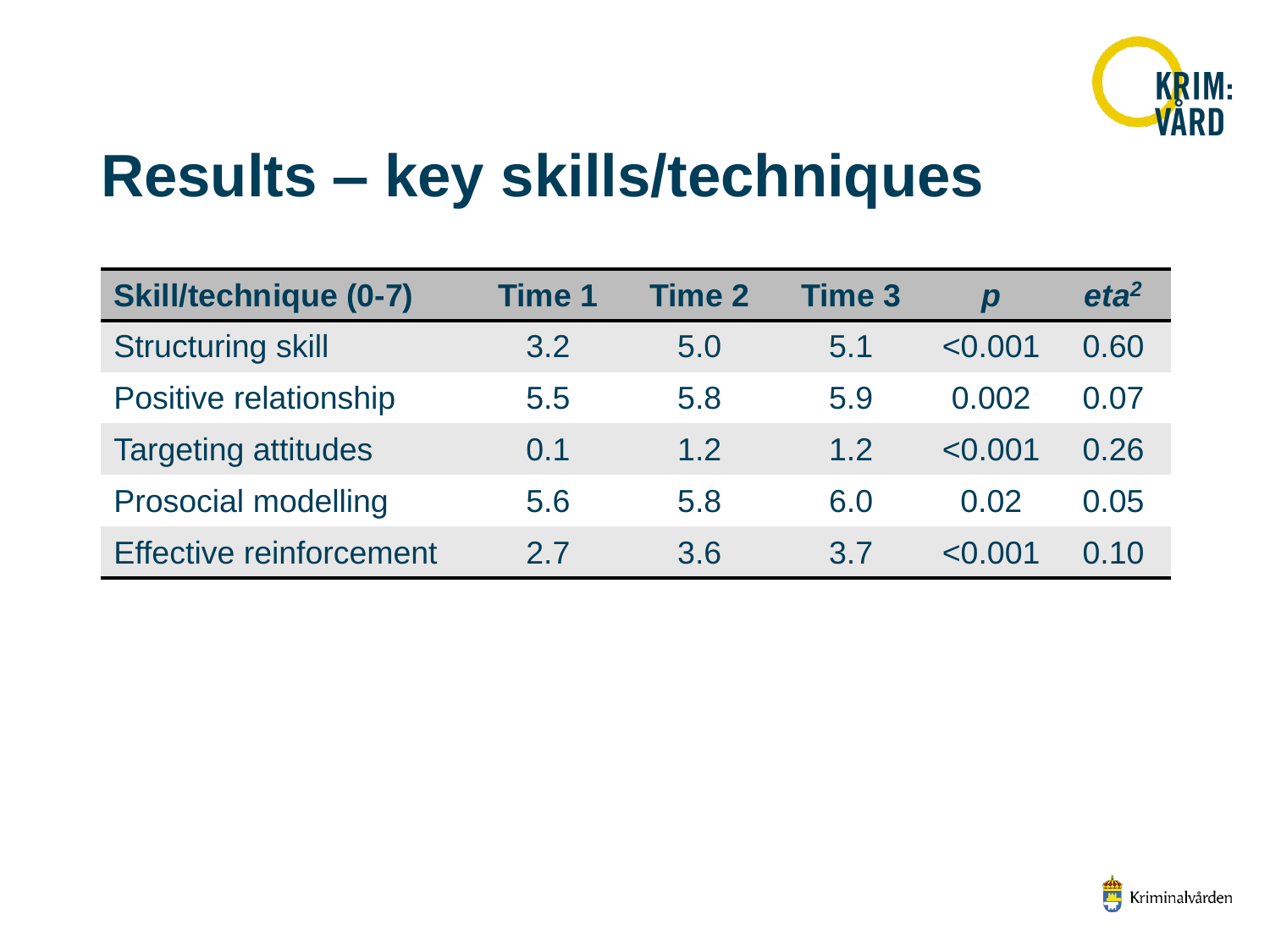

#### **Results – overall session quality**

| <b>Dimension (1-9)</b>          | <b>Time 1</b> | <b>Time 2</b> | <b>Time 3</b> | $\boldsymbol{D}$ | eta <sup>2</sup> |
|---------------------------------|---------------|---------------|---------------|------------------|------------------|
| Assessment-Therapeutic          | 5.2           | 7.1           | 7.3           | < 0.001          | 0.51             |
| Advice-Teaching*                | 4.9           | 6.6           | 6.9           | < 0.001          | 0.54             |
| Punishment-Reinforcement*       | 5.6           | 6.3           | 6.7           | < 0.001          | 0.19             |
| External-Internal focus*        | 3.9           | 6.3           | 6.7           | < 0.001          | 0.66             |
| <b>External-Internal causes</b> | 5.3           | 6.2           | 6.2           | < 0.001          | 0.30             |

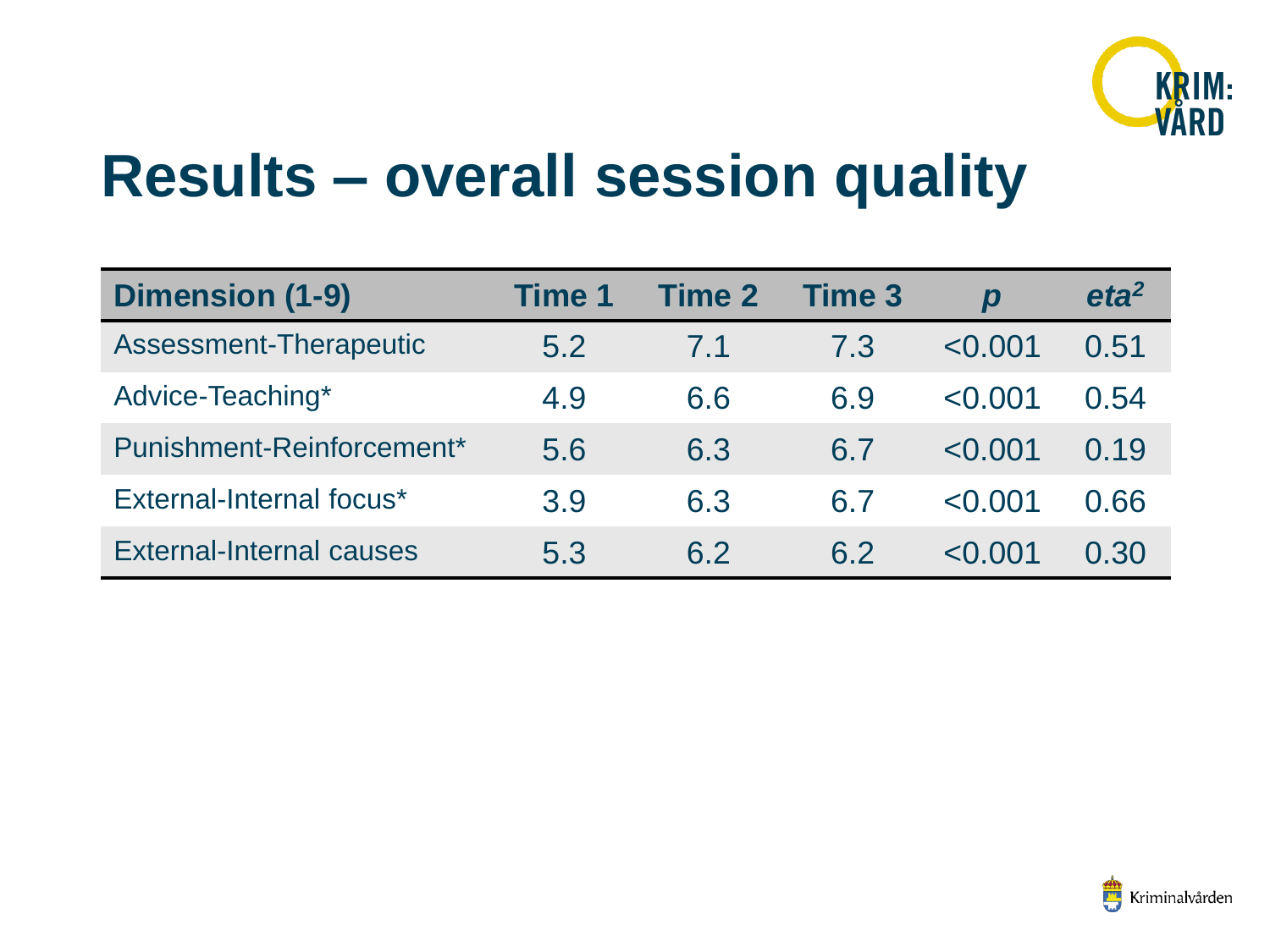

#### **Implementation evaluation (risk)**

- Retrospective review of case file notes for 12 months supervision to identify and categorise contact between offender and probation/parole service
- Face-to-face meetings for low, medium, and high risk offenders
	- Supervision session, treatment session, third-party meetings etc.
	- Absence from/rescheduling of planned meetings, treatment program participation, contract treatment, probation/parole violations, lay/community PO, community service, type of supervision etc.



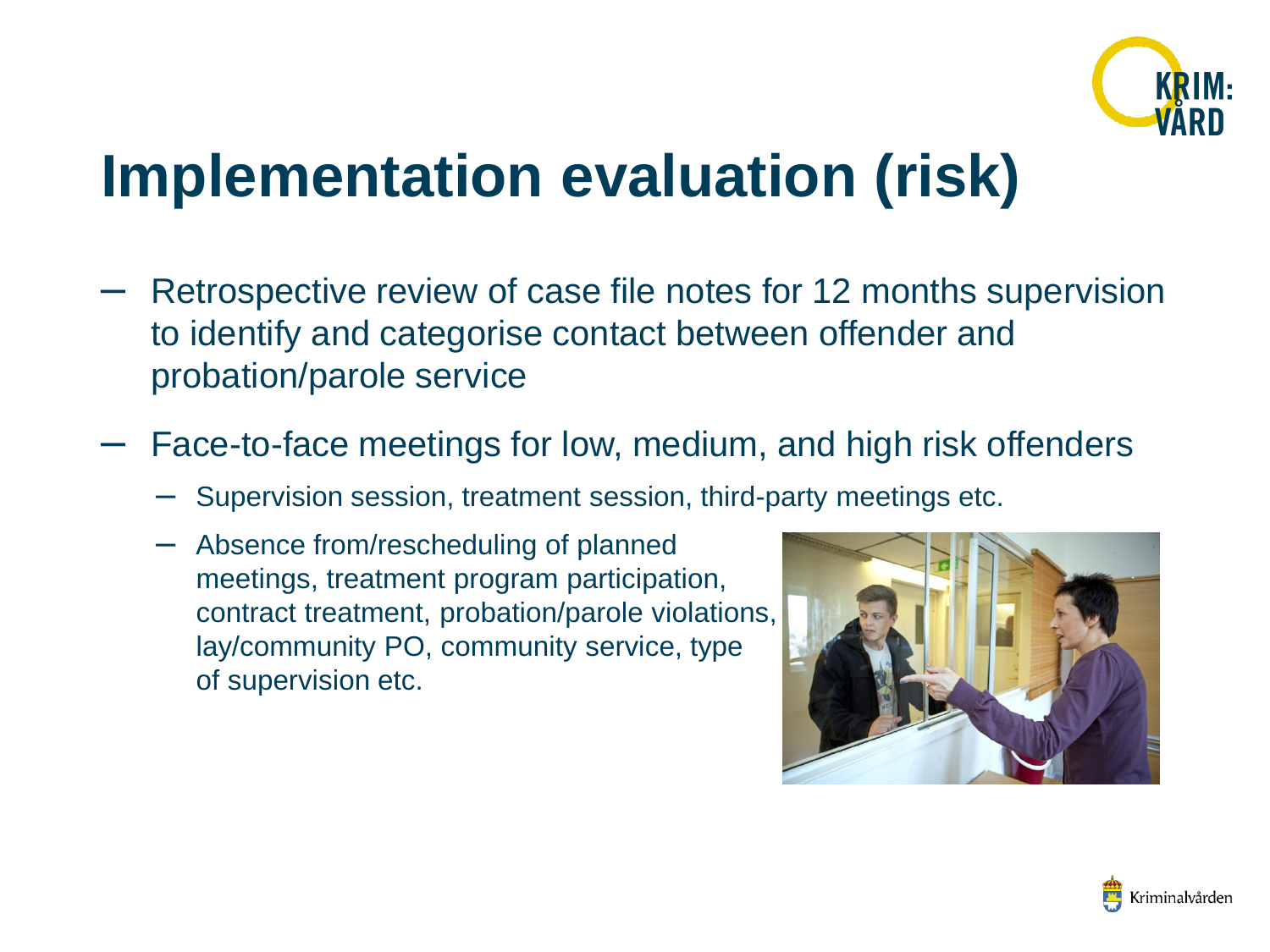

#### **Results – contact frequency**

| <b>Type of contact</b>       | Low  | <b>Medium</b> | <b>High</b> | р    |
|------------------------------|------|---------------|-------------|------|
| All face-to-face<br>meetings | 20.3 | 20.5          | 19.9        | 0.93 |
| Supervision<br>sessions      | 12.3 | 13.4          | 15.3        | 0.01 |

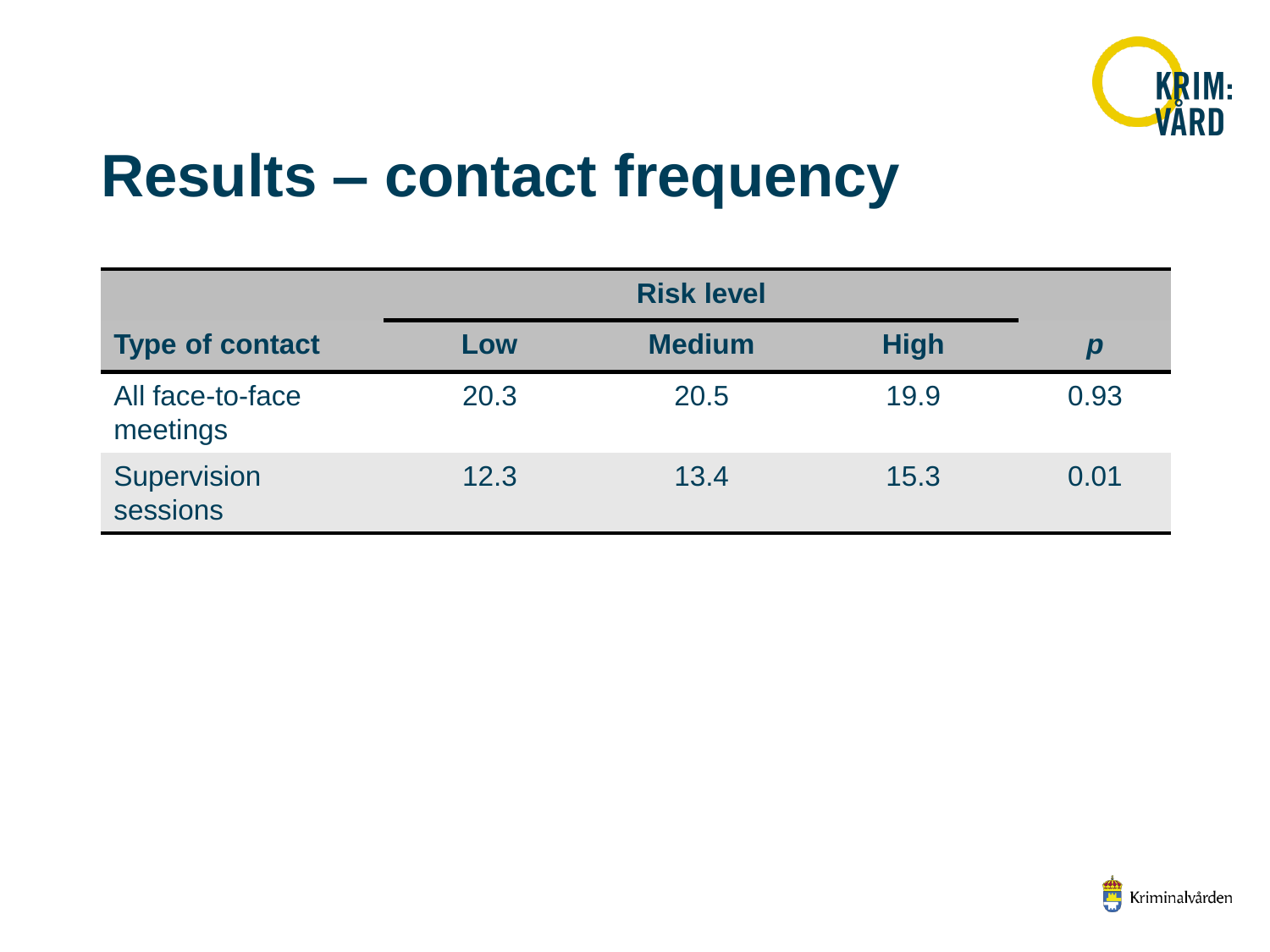

# **Summary of findings**

#### – Needs/responsivity principle

- Large and consistent changes in POs' skills and techniques
- Overall, high levels of structuring and relationship building skills
- Positive development of quality of PO-offender interactions over time
- $-$  Enhanced focus on criminogenic needs  $\rightarrow$  short-term effect (clinical support?)

#### – Risk principle

- Contact frequency was not matched with offenders' risk level (some match between risk level and frequency of supervision sessions)
- Contact frequency overall was low, especially for medium-to-high-risk offenders (compare with 200-300 hrs of treatment; Bourgon & Armstrong, 2005; Makarios, Sperber, & Latessa, 2014)
- Need to strengthen parallel rehabilitative services

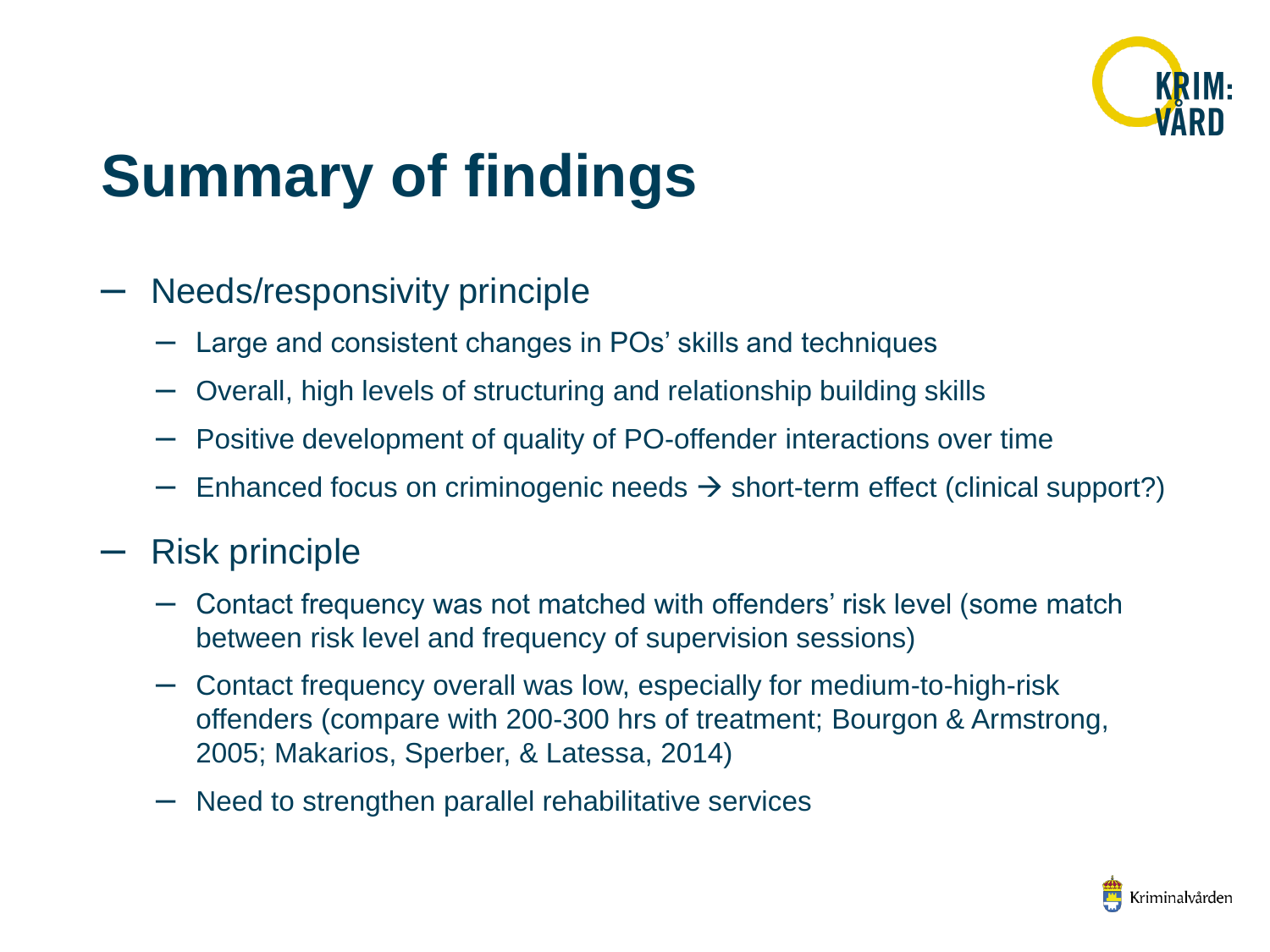

## **Summary of findings cont.**

#### – Recidivism

- No effect found on recidivism rates, but…
- Adherence to the risk principle?
- High levels of structuring and relationship skills at baseline
- Low quality of key CBT-based techniques

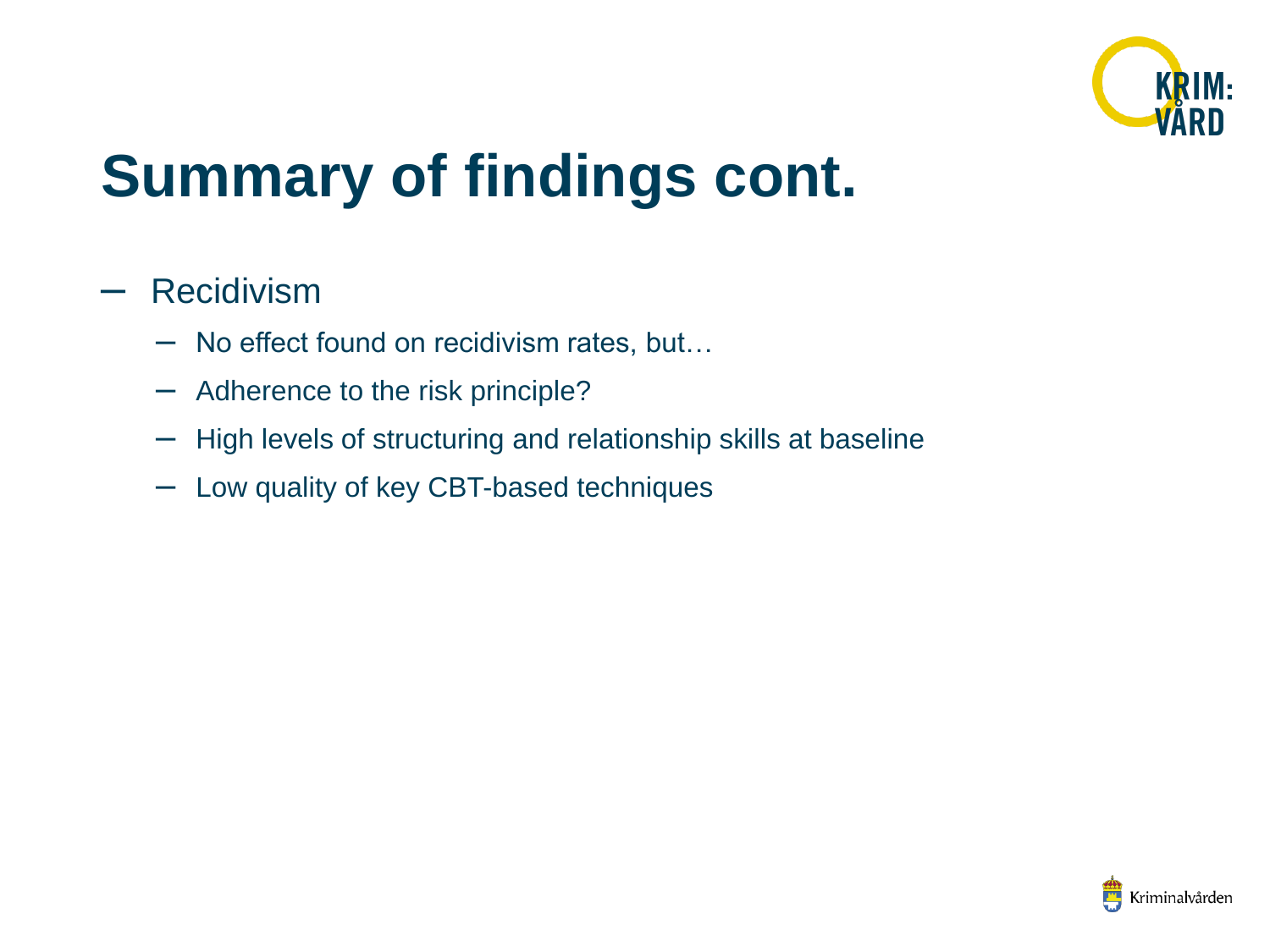

### **Implications for practice**

- Adherence to the risk principle
	- Efforts to better differentiate contact frequency
	- Treatment program participation
	- Collaboration with third parties
- Skill development/maintenance
	- Staff training
	- Addressing challenges through clinical support
	- Handbooks/guidelines



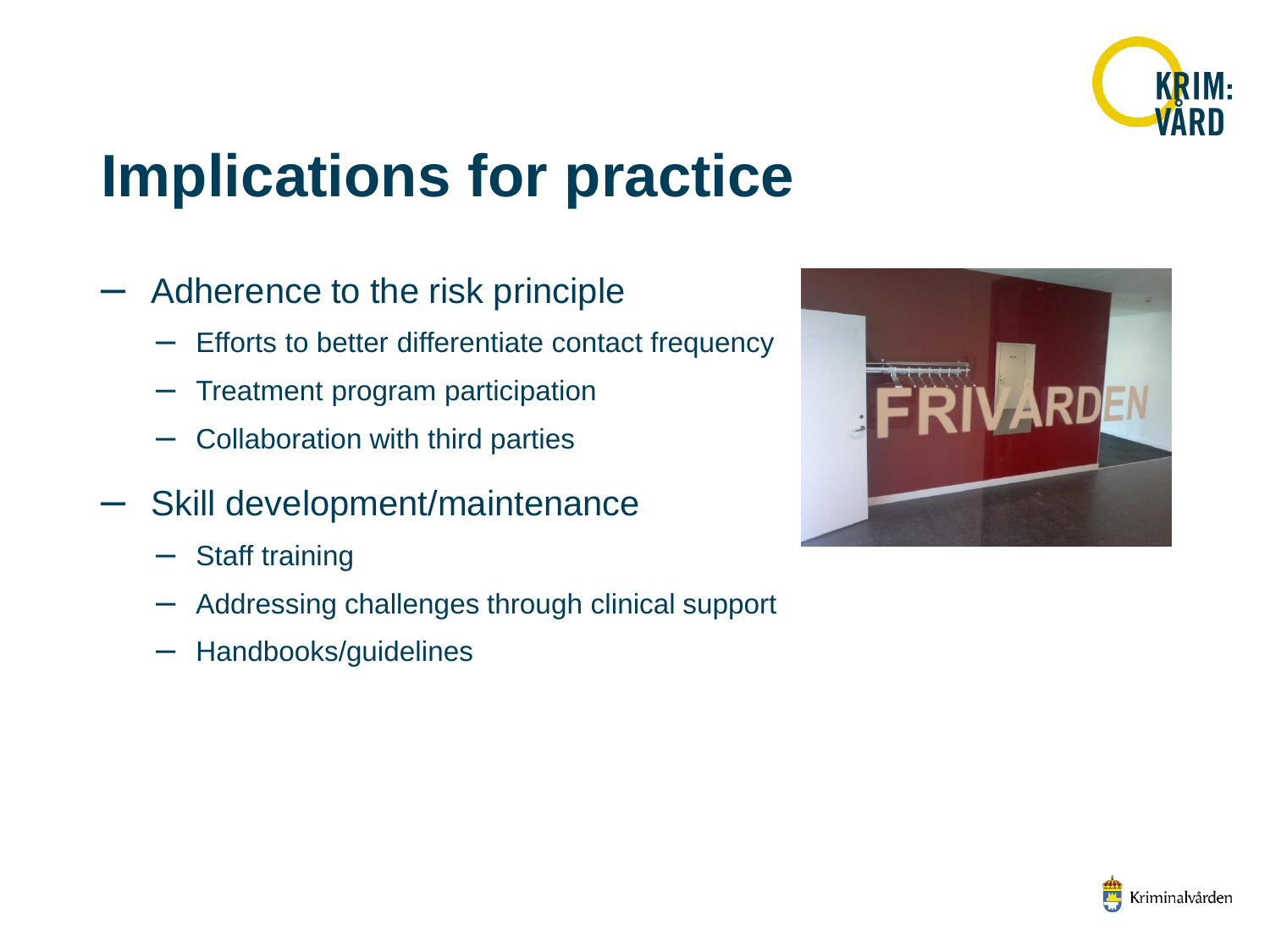



#### louise.starfeltsutton@kriminalvarden.se